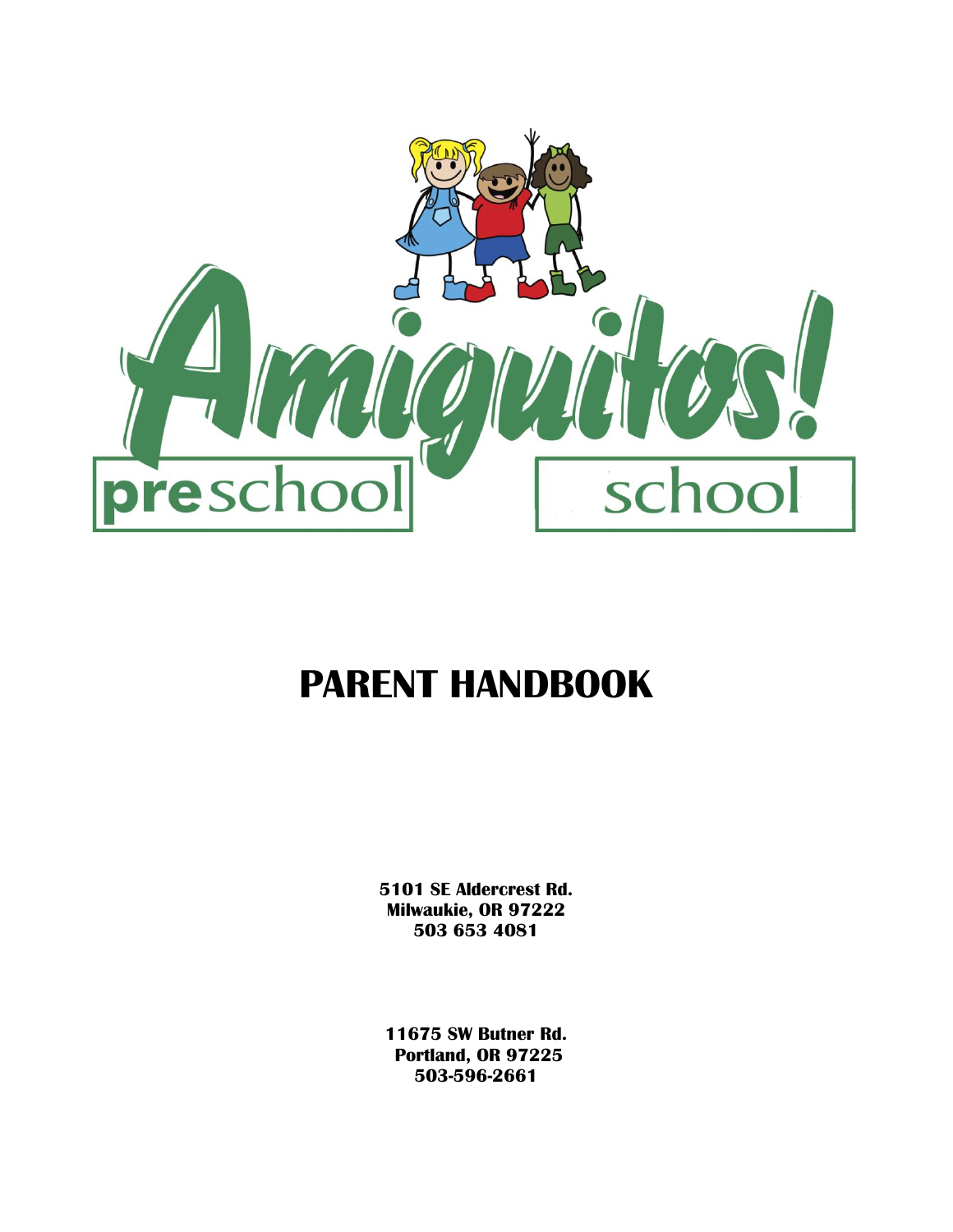# **Table of Contents**

| Welcome to Amiguitos! (pg. 3)          |                                      |
|----------------------------------------|--------------------------------------|
|                                        | ENVIRONMENT (pgs. 9-11)              |
| IINTRODUCTION (pgs. 4-5)               | <b>Behavior Management</b>           |
| Our mission statement and philosophy   | Cálmate                              |
| Curriculum and daily activities        | <b>Physical Activity Standards</b>   |
|                                        | Dress Code                           |
| OFFICE INFORMATION (pg. 5)             | Lost and Found                       |
|                                        | Personal Belongings and Toys         |
| <b>ADMISSION INFORMATION (pg. 6-7)</b> | Parent Involvement                   |
| <b>Admission paperwork</b>             | Feedback                             |
| <b>Registration and Material</b>       | El Bosque Eastside                   |
| <b>Waiting list</b>                    |                                      |
| Tuition                                | HEALTH & HYGIENE (pgs. 11-12)        |
| <b>Sibling Discount</b>                | No Smoking                           |
| Returned checks                        | <b>Healthy Eating</b>                |
| If No Tuition is Paid                  | <b>Mealtime Environment</b>          |
| <b>Enrollment Decrease</b>             | <b>Snacks</b>                        |
| Receipts                               | Birthday                             |
| <b>Student Records</b>                 | Medication                           |
|                                        | <b>Immunization Records</b>          |
| SCHEDULES (pgs. 7-9)                   | <b>Hand Washing</b>                  |
| <b>School Calendar</b>                 | Illness                              |
| School closures                        |                                      |
| Arrival/Departure                      | <b>EMERGENCY PROCEDURES (pg. 13)</b> |
| Late pick-up                           | Accidents                            |
| Media Policy                           | <b>Emergency Plans</b>               |
| Parent-Teacher Conference              | <b>Drills</b>                        |
| Quiet time                             |                                      |
| Library Check out                      | <b>STAFF</b><br>(pg. 13)             |
| <b>Filed Trips</b>                     | Training                             |
| Transportation                         | Child Abuse                          |
|                                        |                                      |
|                                        | WHAT CAN I DO (pg. 14)               |
|                                        |                                      |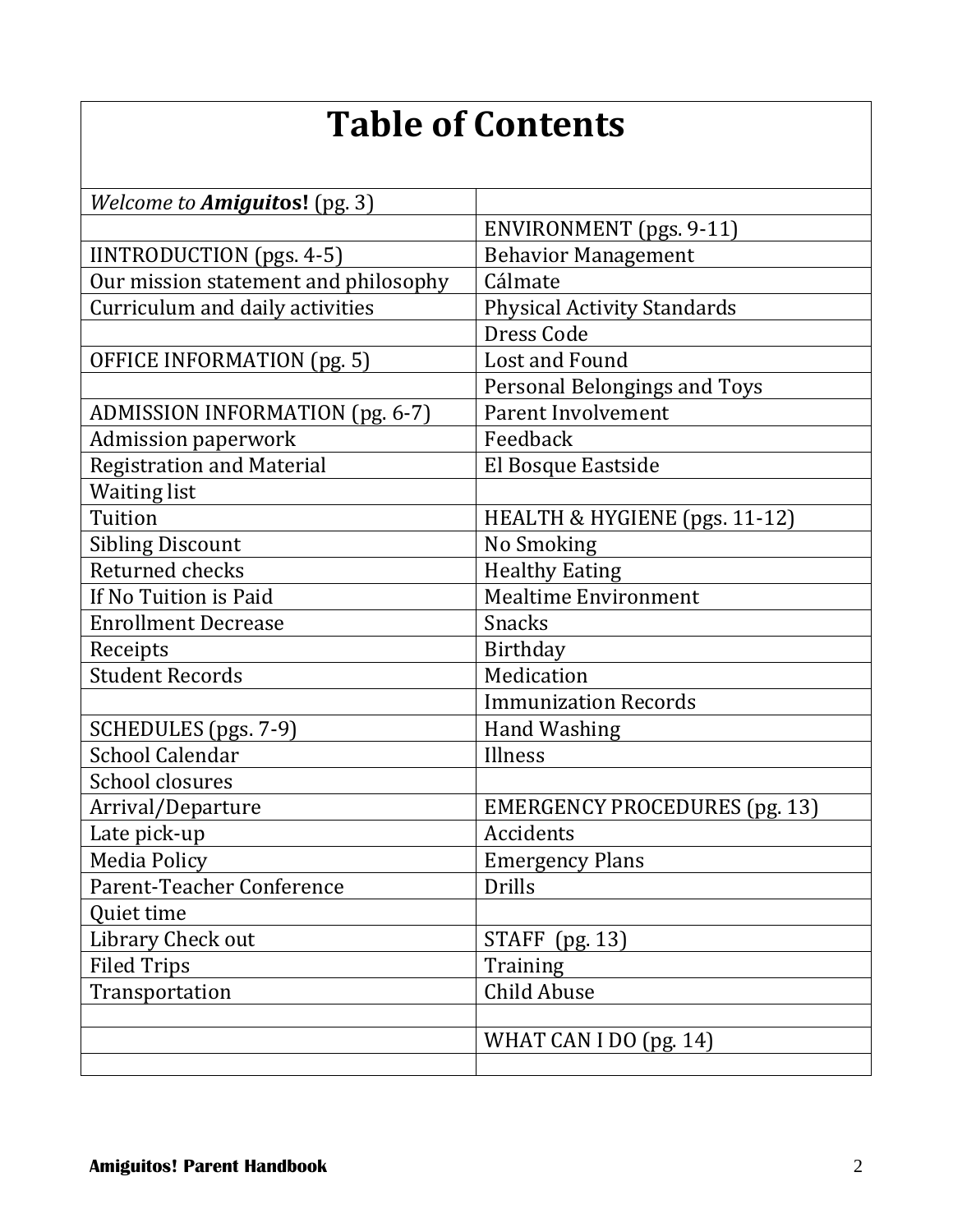# **WELCOME TO AMIGUITOS!**

# **¡Bienvenidos!**

We are so happy you've decided to enroll your child with us and we hope that we exceed your expectations for a rich, early development educational experience in a Spanish Immersion environment.

In order for our school to operate efficiently, in accordance with local safety and health standards and in fairness to over 100 families participating in Amiguitos!, we have put together this Parent Handbook and ask that you review it very carefully, within the first week of your child's enrollment.

There is much to learn and much to remember within these pages! We encourage parents to use this as a reference manual and to review its contents every 6 months or so.

There is much to learn and much to remember within these pages! We encourage parents to use this as a reference manual and to review its contents every 6 months or so.

Please don't hesitate to contact me at any time with questions you may have or with suggestions. We've grown so much in the past few years and we strive to maintain the highest standards of excellence for all our children.

Most Sincerely,

Aydé Manzano de York

Aydé Manzano de York Directora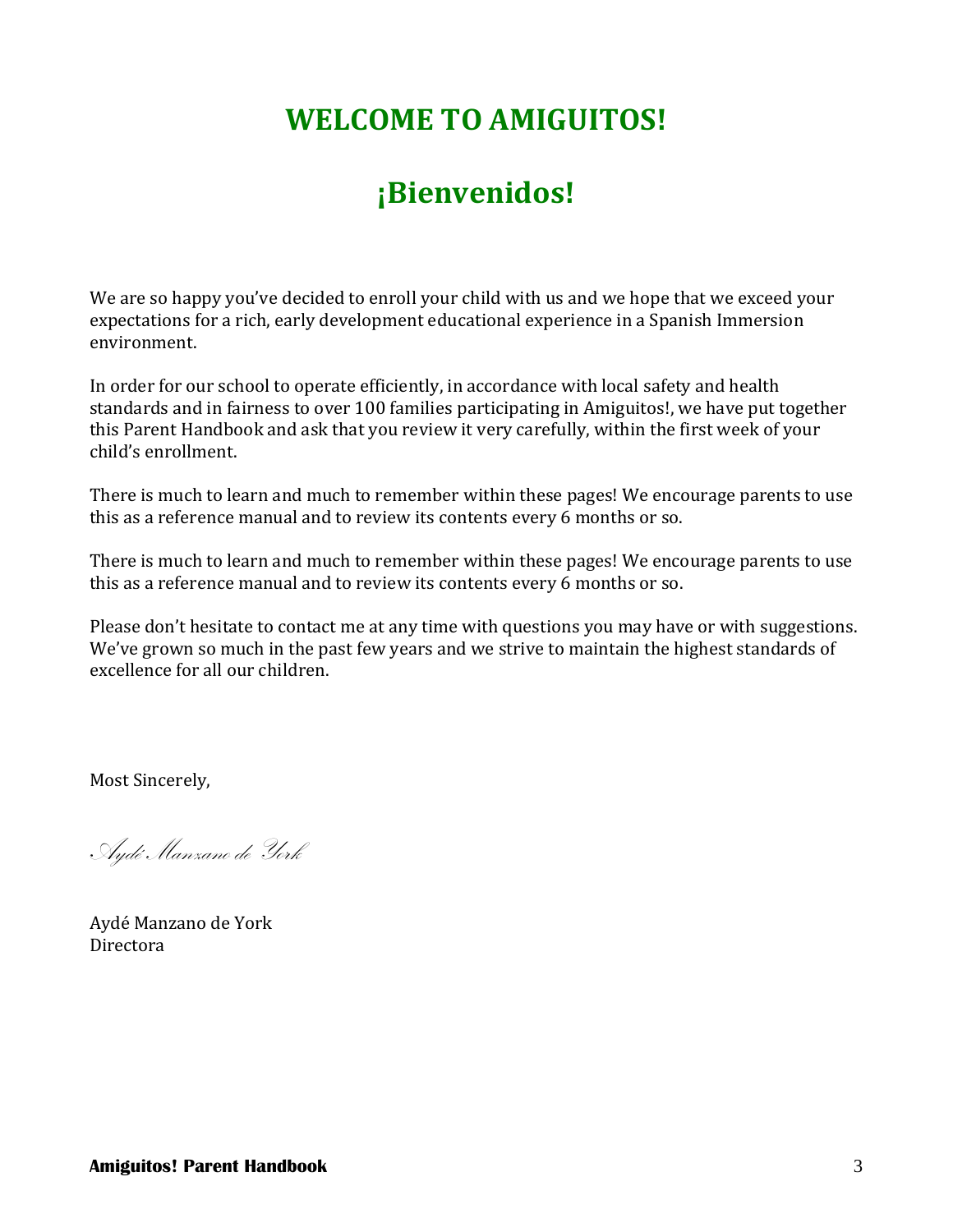# **INTRODUCTION**

#### MISSION STATEMENT

The purpose of Amiguitos Preschool is to provide a safe, comfortable and loving environment rich in the Spanish language, spoken by qualified native speakers to enhance the cognitive, social and emotional development of our students.

#### OUR PHILOSOPHY

Harvard psychologist Howard Gardner has spent many years analyzing the human brain function and its impact on education, including language learning. He says that there are several types of intelligence and these "Multiple Intelligences" can be linked to teaching a second language. Based on Gardner's principles, Amiguitos! believes that

 Children learn by doing Language sounds should be reinforced with pictures and real objects Learning should be fun Learning is best when a child is relaxed and comfortable Dancing and moving to rhythm when learning a second language is important Children learn by touching, tasting and smelling Some children learn by reflecting

We at Amiguitos Preschool believe in an integrated program that involves your children, the parents and our staff. Our philosophy incorporates open communication between staff and parents in a safe and stimulating environment that enriches the children through these important first years.

Parents may visit Amiguitos! at any time. The Latin culture is family-oriented and this idea extends to the school. We encourage you to join us during field trips and to celebrate special holidays with us. We will not only celebrate American, but Mexican holidays as well. You will have the opportunity to participate in some cultural events and your ideas and comments are always welcomed. Parental education is important, and we encourage you to ask questions regarding your child's activity, nutrition, growth and development.

Our goal is to provide a nurturing environment where children can grow and develop physically, mentally, emotionally and socially. Children learn through their play and age-appropriate activities. Each child is an individual and needs to be treated as such. They come to us in all shapes and sizes and at all stages of development. Amiguitos Preschool staff will guide them through these stages and build upon them. We will be looking for large and small motor development, coordination, interaction with peers and communicating in the physical domain and assisting with language and cognitive development.

We will provide all of the children a clean, safe, comfortable, and loving environment, where they can play and learn. Respect toward self, others and the environment will be emphasized. We believe in the value of both structured and flexible schedules. Structured activities will include the use of a preschool curriculum, regular reading times, arts and crafts, music, and computer time (for older children). Outdoor play, free play, and choice of multiple art activities are some of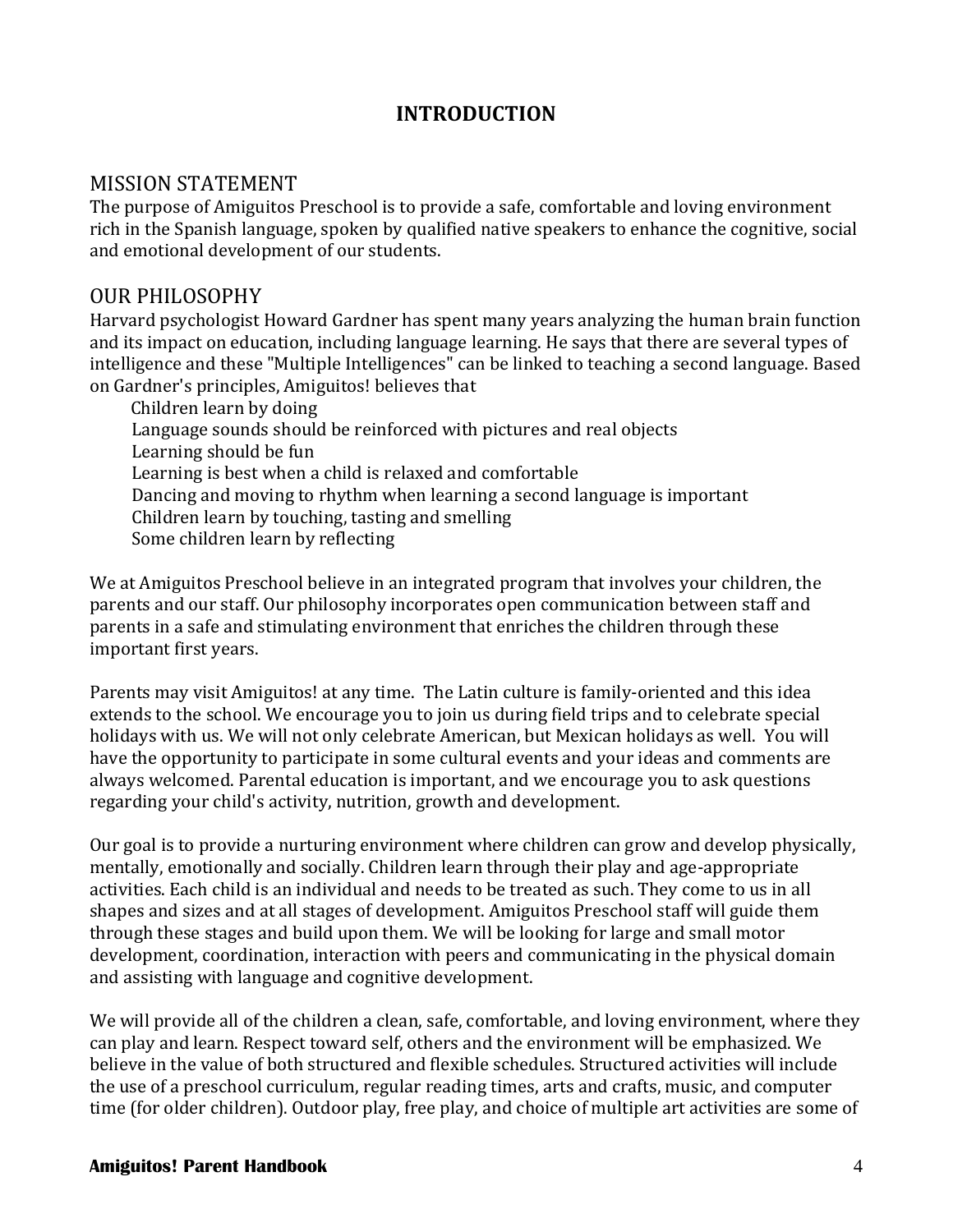the child directed activities we have. The most important priority is to have FUN!

The development and training of staff is a continuous process, which includes attending workshops and constructive supervision and feedback. The staff is required to take at least 15 hours each year of classes related to child development. Each site has a Director, qualified teachers and aides.

Amiguitos! School admits students of any race, color, national and ethnic origin to all the rights, privileges, programs and activities generally accorded or made available to student at the school. It does not discriminate on the basis of race, color, national and ethnic origin in administration of its educational policies, admission policies and other school-administered programs.

# CURRICULUM

Amiguitos has monthly themes that target specific vocabulary. However the children are 100% immersed in Spanish while at school and acquire social language at their own pace depending on how much time they spend in school. Curriculum description is available upon request.

# OUR DAYS INCLUDE THE FOLLOWING ACTIVITIES**:**

Calendar and circle time: The children learn vocabulary through songs and fun activities. Vamos a jugar (Free play): Dressing up, "building towers", playing games, "taking care of babies", are all activities through which the children acquire Spanish.

Vamos a leer un cuento (Story time): Age and theme appropriate books are read to the children every day.

Bocadillos (Snack time): We provide a healthy snack daily

Recreo (Outdoor playtime): Playing outdoors is a daily activity that promotes gross-motor development and social skills

Artes (Art): Fine-motor development is fostered by providing an array of fun materials: play dough, paint, cutting and pasting, beads, etc.

¡Adiós! (Goodbye!): We end the day with a song.

# **OFFICE CONTACT INFORMATION**

We open our doors at 8:00 and close at 5:30 Monday through Friday. If we are unavailable, please leave a message on our answering machine and we will return a call as soon as we can the next business day.

EASTSIDE: (503) 653-4081 Email our office at: informacionamiguitos@comcast.net WESTSIDE: (503) 596-2661 Email our office at: information@amiguitos.comcastbiz.net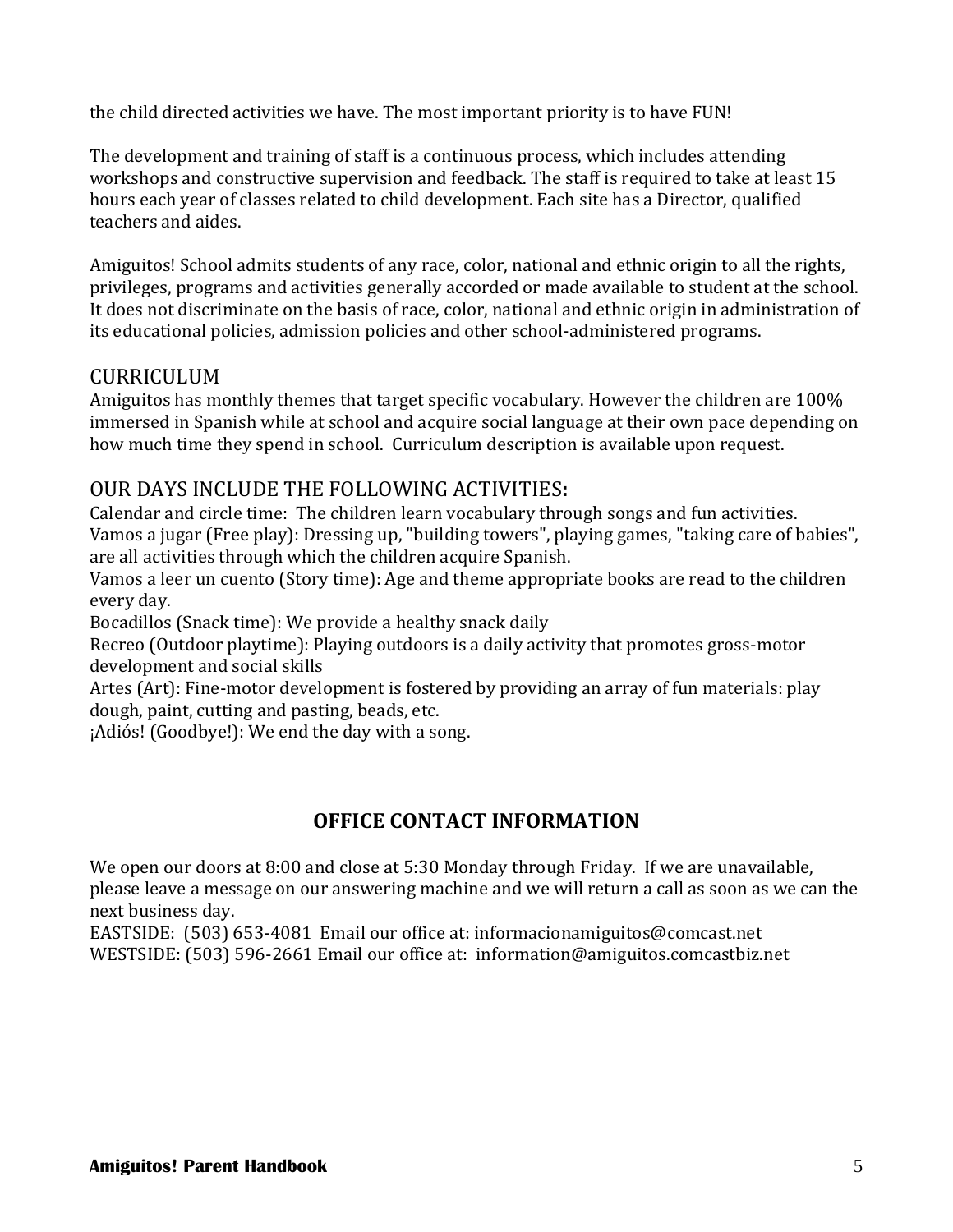# **Our Director, Aydé York may also be reached at any time on her cell phone at (503) 720-6457 or by email at: aydemyork@comcast.net**

# **ADMISSIONS INFORMATION**

# ADMISSION PAPERWORK

When enrolling your child in Amiguitos! The following forms must be completed:

- 1. Registration form
- 2. Parent Authorization
- 3. Registration and Fee payment agreement
- 4. Getting to know you
- 5. Are you Ready?
- 6. Certificate of Immunizations

# REGISTRATION AND MATERIALS

The \$150 fee is charged when the parents decide to enroll their child. It is charged every year. New students starting in March through May only pay a \$50 fee but then \$150 for the following year. If a new student starts in June then no fee is paid for that month but then \$150 for the fall.

Waiting List*: If school is full and parents want to be on a waiting list, they must fill out a Registration Form.*

*When a place becomes available, parents have 48 hours to make the registration payment. If we do not hear from the parents, we will call the next person on the waiting list.*

# TUITION

Tuition rates are based on amount of days per week your child attends and the program they are enrolled. Tuition may be paid in full prior to start of the school year with a 4% discount. Tuition is divided into 10 equal payments and paid monthly. Payments are due on the  $15<sup>th</sup>$  of each month, **prior** to the month of attendance. If tuition is not paid by the 20<sup>th</sup> day of the month, a late fee of \$20 will be charged. NO EXCEPTIONS. Tuition may be brought into the school or mailed in for your convenience.

#### SIBLING DISCOUNT

We provide a 15% sibling discount for the lower priced sibling attending Amiguitos!

#### RETURNED CHECKS

We will charge a \$15 fee for returned checks plus a late fee of \$20.

#### IF NO TUITION IS PAID

Enrollment will be canceled, if tuition payment is not received within 10 (10) days of due date.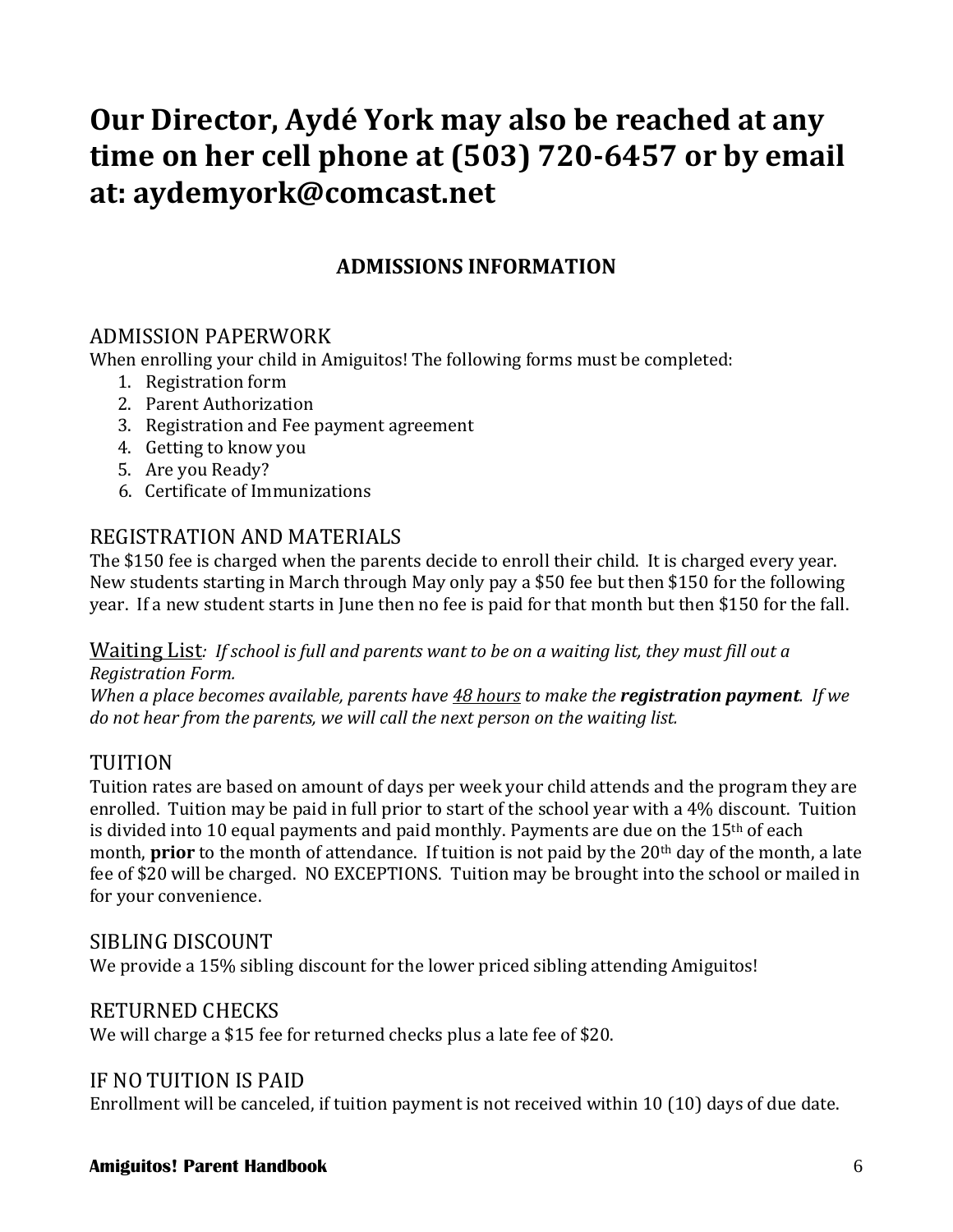# ENROLLMENT DECREASE

Enrolled families are required to give a written, 30-day advance notice prior to decreasing enrollment or withdrawing from Amiguitos! Withdrawal in April, May, or June requires payment of the rest of the school year.

Amiguitos! offers no refunds. Full tuition is due regardless of child illness, scheduled and unscheduled school closures, holidays, vacations, or staff illness.

# RECEIPTS

If you need receipts, please ask our receptionist for one of the following options:

- Monthly receipts
- Receipt for January through June
- Receipt for September through December
- Receipt for summer camps

We are sorry but cannot issue receipts for January through December due to tuition changes in September and our school does not work by calendar year. We appreciate your understanding.

#### STUDENT RECORDS

Student records are kept at the school. Written evaluations and notes form parent/teachers are part of student's records. Parents have the right to review their child's records. With a signed release of information, we are pleased to send relevant records to other schools and centers. Records will not be released if there is any outstanding monetary balance unpaid.

# **SCHEDULES**

# SCHOOL CALENDAR

We do NOT follow the public school calendar. School Calendars may be accessed on our website at www.amiguitos.org.

#### SCHOOL CLOSURES

If we have ice or snow or another emergency requiring our school to be closed, you will receive an email message by 7 AM. Please check your messages. You can also check our page in Facebook or call our Director's cell phone (Aydé) 503-720-6457. We do NOT go by school district closures.

#### EASTSIDE AND WESTSIDE ARRIVAL AND DEPARTURE PROCEDURES:

Authorized adults must sign children in and out upon dropping off and picking them up from school. This is done using the sign in/out form at the reception desk.

Please be sure your child has a healthy breakfast and uses the bathroom before they are dropped off at school. If an adult other than you is going to pick up your child, notify us through a note, phone call or in person. If that person has not yet signed the authorization section of the registration form, please have them come to the reception desk to do so before picking up the child. They must show a driver's license and sign the authorization form.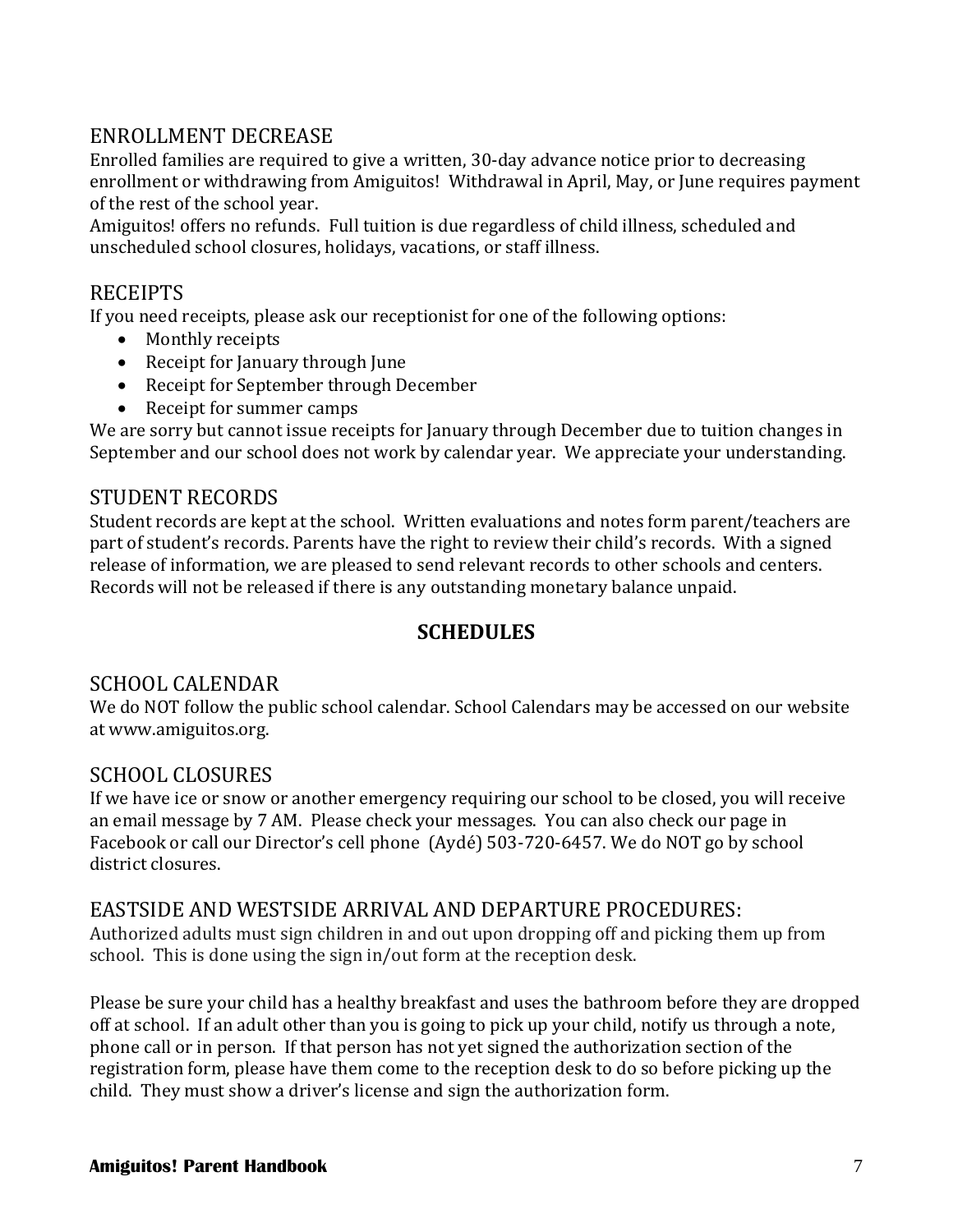# EASTSIDE AND WESTSIDE LATE PICK UP:

If you will be late picking up your child, please call us. If your child is picked up between 10 and 30 minutes after designated pick up time, you will be charged a fee of \$10. If you are more than 30 minutes late, you may have other options, contact the office assistant. If you are more than 30 minutes late at the end of the day, and we are unable to reach you or your emergency contact, we will call Child Protective Services and you will be charged \$30.

You may request to have your child stay later than their normal pick up time up to 5:30pm. Requests are considered on an individual basis and will be accommodated based on availability and Teacher/Student ratios. 24 hour notice is appreciated. If staying through lunch, parents must provide a healthy lunch for their child. Up to the first hour is \$12 and half hour increments after that is \$6 per 30 minutes.

# MEDIA POLICY

At this time Oregon state law allows childcare children to watch up to 2 full hours of television or other electronic screen time per day. We believe that there are many other forms of entertainment and children will never watch television while at Amiguitos Preschool.

Children under the age of 4 will not have any screen time (TV, videos, computer time) while at Amiguitos. Children in our Pre-K and Kindergarten group will have limited computer access related to instructional reading and math goals only. Screen time will not exceed more than 30 minutes in one day.

# PARENT TEACHER CONFERENCE

In order to keep you updated about your child's progress, conferences will be mid school year. Conferences are 30 minutes in length. If you need to talk to your child's teacher or the Director at another time, please contact our office assistant to make an appointment.

# QUIET TIME EASTSIDE AND WESTSIDE

Families supply blanket and crib size sheet for quiet time (small pillow with case optional). Items are to be brought to school on the first day of the week. At a minimum, quiet time items are to brought home to be laundered every Friday for those who attend school 5 days a week and every 2 weeks for those attending 2-3 days a week.

#### LIBRARY CHECKOUT

The more Spanish children hear and practice, the better it is for them. If the children can hear language in a context that is familiar to them, they learn faster because the input is comprehensible. That is why Amiguitos! offers books in Spanish that you can take home.

Please check books out with the office assistant after drop off or before pick up. Once the books previously checked out are returned, you can check out different ones. If you damage a book, you need to replace it.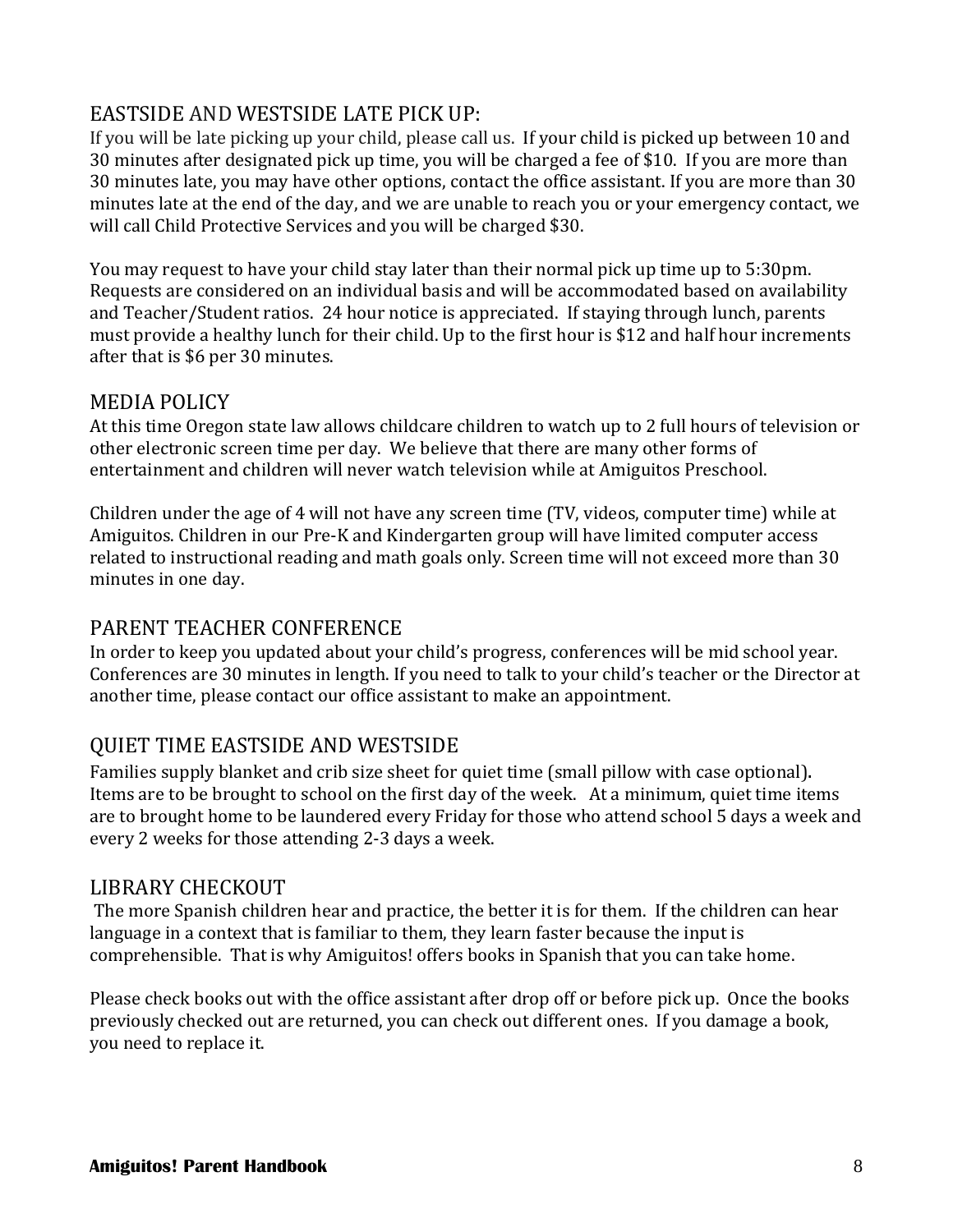NOTE: Public libraries have books and tapes in Spanish and you can find flash cards, games and books in Spanish at the Learning Palace, Powell's and Barnes & Noble.

# FIELD TRIPS

Amiguitos! Schedules two field trips a year. Please check our calendar for dates.

- $\Box$  Amiguitos! pays for the students.
- Parents and siblings pay for their own admission.
- Remember that we rely on you for transportation.
- Flyers with pertinent information will be emailed and posted a week or two before the field trip.

#### TRANSPORTATION

*Amiguitos!* has no transportation available at this time. Parents are responsible for the safe transportation of their children.

# **ENVIRONMENT**

# BEHAVIOR MANAGEMENT

Learning self-control is part of growing up. We know that all children occasionally misbehave and the staff at Amiguitos! is prepared to do the following:

Always use eye contact when talking to a child in a firm but kind manner.

Use simple and clear expectations and limits.

Re-direct the child to a more appropriate activity when needed.

Problem solve in an age appropriate way with the child to help them learn to make better choices. If the child continues to misbehave, the child will be removed from the situation and invited to go to the "Cálmate" (cool-off) area. The child will not be lectured, though he/she will be told that the behavior is not acceptable.

# CÁLMATE

It's an area in the same room or close by to where the teacher and other children are playing. The child can sit down and look at a book or just think until s(he) is *lista*(*o*) (ready) to adjust her/his behavior and join the group.

Amiguitos staff will never use verbal abuse or corporal punishment, deny food or drink to a child for punishment, punish a child for soiling or wetting clothes, or use physical restraint.

# PHYSICAL ACTIVITY STANDARDS

Children in full day care will engage in at least 60 minutes of structured/unstructured physical activity daily. Children will not be sedentary for more than 30 minutes at a time except when sleeping. Amiguitos staff will interact with the children during physical activities to encourage active exploration of their environment and utilize their creativity and imagination.

# DRESS CODE

The daily activities at Amiguitos! include dancing, painting, eating and playing outdoors, so your child should wear comfortable, **washable** clothes. Clothes can be any color, solid color only. No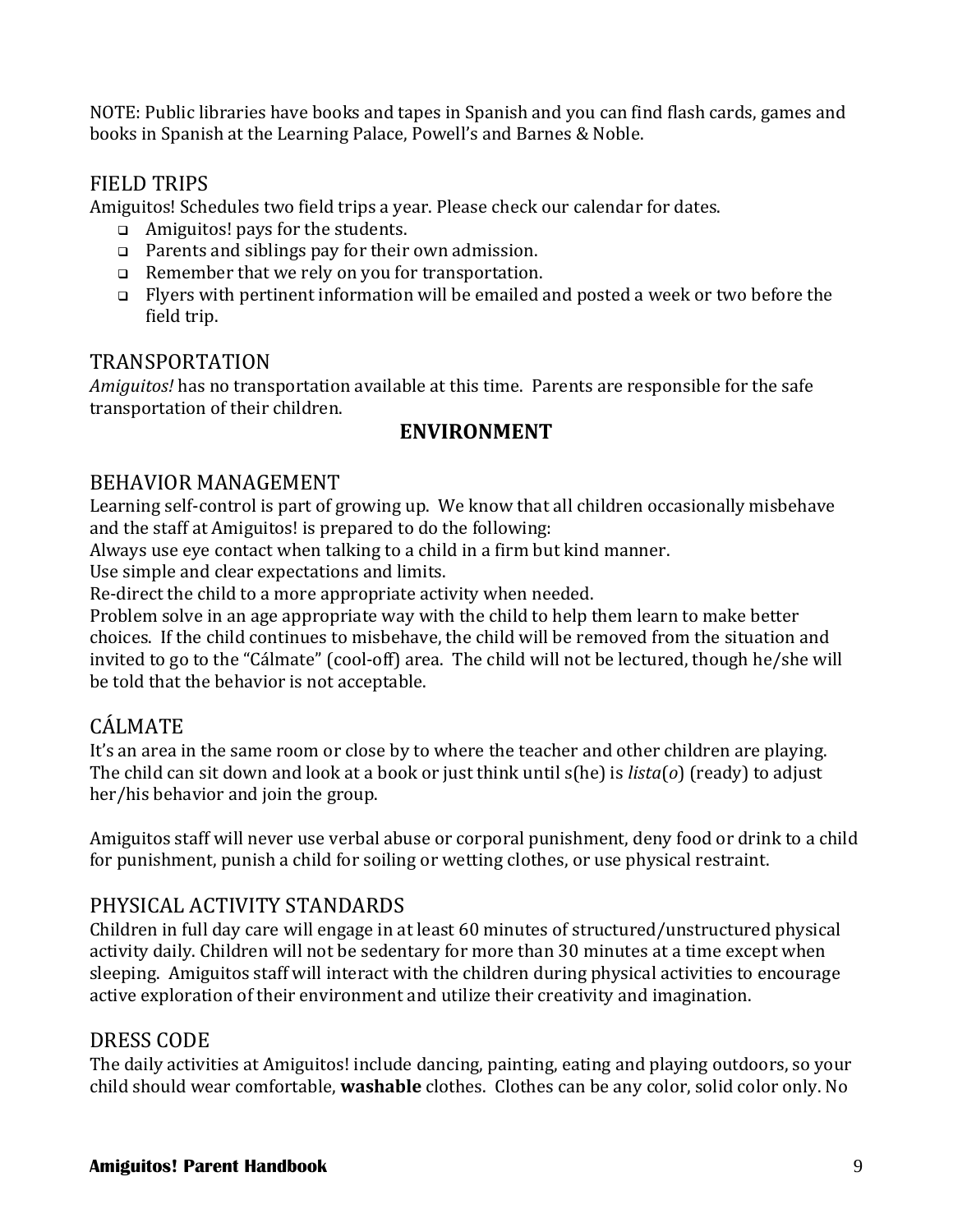graphics, lines or print of any kind or size. Amiguitos t-shirts are fine as long as they do not have any other graphics than the logo.

We ask that the children take their shoes off when they enter the school. They **must wear socks** (solid color only) to avoid minor injuries and meet health codes. When wearing sandals to school, please remember to bring a pair of socks for your child to wear when they take off their sandals. No flip flops allowed at any time. When skirts are worn, shorts are to be worn under skirts to allow your child ease of sitting at circle time, and running, climbing and swinging during recess.

Accidents occur… so please **bring and maintain a complete change of dress code applicable clothes** (underwear, socks, top and pants) that fit your child, **put them in a plastic bag and write your child's name on it**. This bag will stay in your child's cubby all year and needs to be replaced immediately if it is used for an accident.

\*\*All personal items in your child's cubby need to be labeled with your child's name including **Jackets, sweaters, hats, mittens, boots, etc.** 

# LOST AND FOUND

Amiguitos! has a "lost and found" area designated in the front entry area, in the cubbies under the fish tank. Twice each school year we clear this area, so please check there first if something is missing. We are not responsible for lost or damaged items.

# PERSONAL BELONGINGS AND TOYS

We know that children love to share a new or favorite toy. However, we ask that your child keep them at home for fear of loss or breakage. Please do not send toys or other personal belongings to school with your child. All personal items (such as extra clothing, outerwear) should be clearly labeled with your child's name.

#### PARENT INVOLVEMENT

You can visit Amiguitos! Preschool anytime.

The Latin culture is family oriented and this idea extends to school.

We encourage you to join us during field trips.

We encourage parents to celebrate special holidays with us. We will not only celebrate American, but Mexican holidays as well. You will be asked to participate in some cultural events and your ideas and comments are always welcomed.

If you have talents and skills that you would like to share with us, please let us know. You don't have to speak Spanish to share. We will provide the translation! In June to help with our occupations curriculum, we would love to have you come into class to talk about your profession.

Occasionally, we will ask for your help with special projects and we always welcome help in our office. Please let the receptionist know if you have any time to help.

To keep you informed of our activities, we will have a monthly newsletter or you can **visit our website for updates and news at www.amiguitos.org.**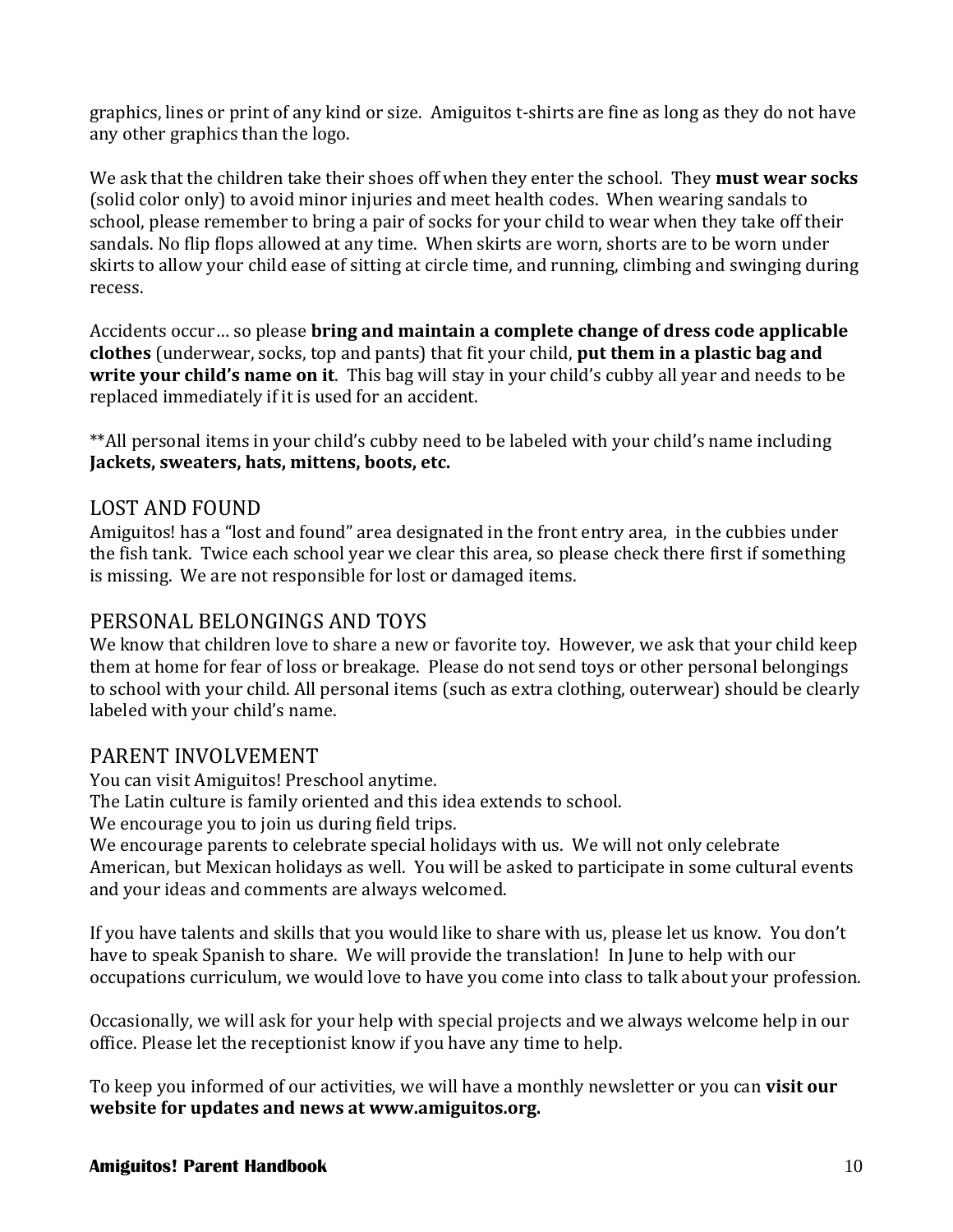# FEEDBACK

We always welcome your observations, ideas and concerns about the school. To provide feedback, please contact Aydé the Director at 503-720-6457 or email at aydemyork@comcast.net.

# EL BOSQUE- EASTSIDE

El Bosque Amiguitos! (wooded nature trails) is for all the students to enjoy. We teach the children that we can enjoy nature but we must respect it. We show them pictures and talk about what we can and cannot do in the *Bosque*. We take the children there when the weather is good.

The students and their parents are invited to enjoy it after school. However, we must ask you to **supervise your children at all times**. We cannot be responsible for your children once you have signed them out. Please make sure the children:

- Enjoy looking at the flowers without cutting them
- Can touch rocks but do not throw them in the pond or anywhere else
- Are careful climbing the tree house
- Use the suspension bridge safely
- Keep the *Bosque* garbage free

We appreciate your support and understanding!

#### **HEALTH AND HYGIENE**

Our school is a smoke-free environment. Thank you for not smoking in or around our school.

#### HEALTHY EATING

According to the Food and Action Research Center, a nutritious breakfast helps children in a variety of ways, including academic performance, ability to learn, decreased behavioral problems and lower instances of childhood obesity. We believe nutrition and healthy eating habits are fundamental skills for young children, and we play an important role in helping your child learn about and enjoy a variety of nutritious foods each day. When packing your child's lunch, please be sure to include a serving form each of the following food groups: fluid milk, fruits, vegetables, breads and grains; meat, fish, poultry or meat alternatives (dried beans, peanut butter, yogurt, cheese).

#### MEALTIME ENVIRONMENT

a) Whenever possible, staff members will dine with the children to encourage them to eat a variety of food and observe table manners.

b) Food will not be used as a basis for discipline, reward or incentive.

c) Children will be encouraged, but never forced, to eat.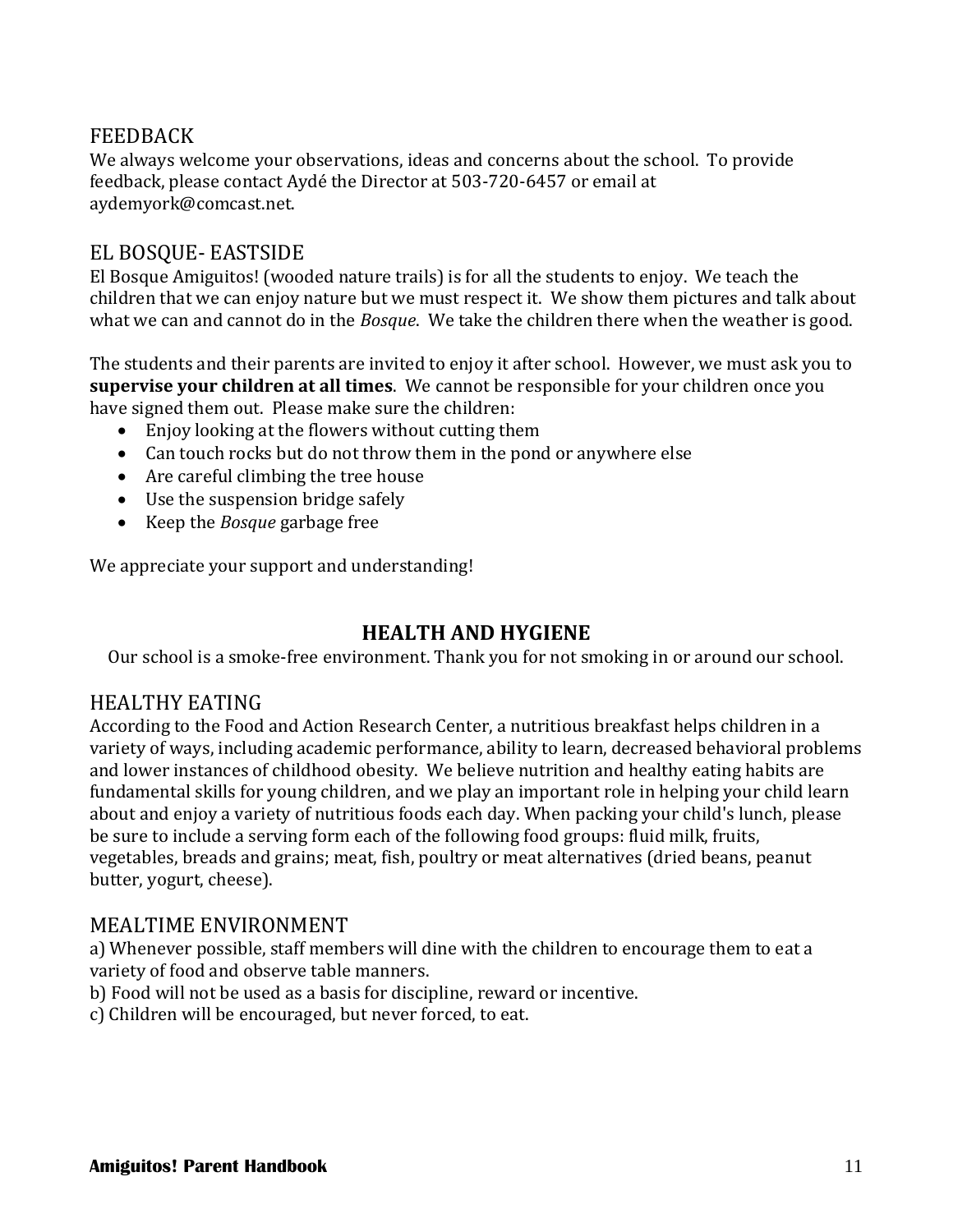# **SNACKS**

We provide the Children a snack at 11am and 3:00 PM. The snack consists of 4 oz. of 100% juice, whole milk or water, fresh fruit and cheese crackers or pretzels. **If your child has a food allergy, please make sure you let us know.**

#### BIRTHDAYS

On the last Thursday/Friday of the month, we celebrate the birthdays of all students born that month. Parents who want to bring treats can communicate it to the receptionist who will gladly organize that event. Please send enough treats for every child. Healthier treats are preferred NO CUPCAKES PLEASE. Please make sure you include an ingredients list for anything brought to the school in consideration of those who have food sensitivities and limitations.

Some suggestions are as follows:

Cheese Pirate Booty Professors Pruit Roll-ups Graham crackers **Pre-popped Popcorn** Fruit cups Oatmeal cookies Cut Vegetables Cut Vegetables Rice cakes Raisins Fresh Fruit Carrot Sticks

If you have party invitations for a few children, please be kind enough to **mail or email them** or distribute them yourselves. **Teachers and office assistants cannot be asked to do it**. Emails of classmates are available on class rosters.

# MEDICATION

If a child requires medication to be administered while at school, the child's parent and doctor must complete appropriate medical forms (see the office assistant for forms). Medication must be in original containers and provided by parents. School staff will only administer nonprescription medications with written consent from a doctor. All medication will be kept in a locked container in the reception area.

We will only administer dated, labeled, prescribed medication or physician-prescribed, pharmacy-labeled over–the counter medications if it is necessary.

#### IMMUNIZATION RECORDS

Oregon Law requires every child in a school to have up to date shots unless he/she has a medical or religious exemption. The forms must be filled out and submitted by the second week of attendance.

#### HAND WASHING

We will ask your child to wash hands before eating and after bathroom visits. Please remind them at home that this will be requested from them.

# **ILLNESS**

We exclude ill children from the school when the presence of the child risks spreading an infection to the other children and when the ill child requires more attention and care than is available by the regularly scheduled staff.

FEVER: ANY fever greater than 100.5 F. Child may return when temperature is below 100.5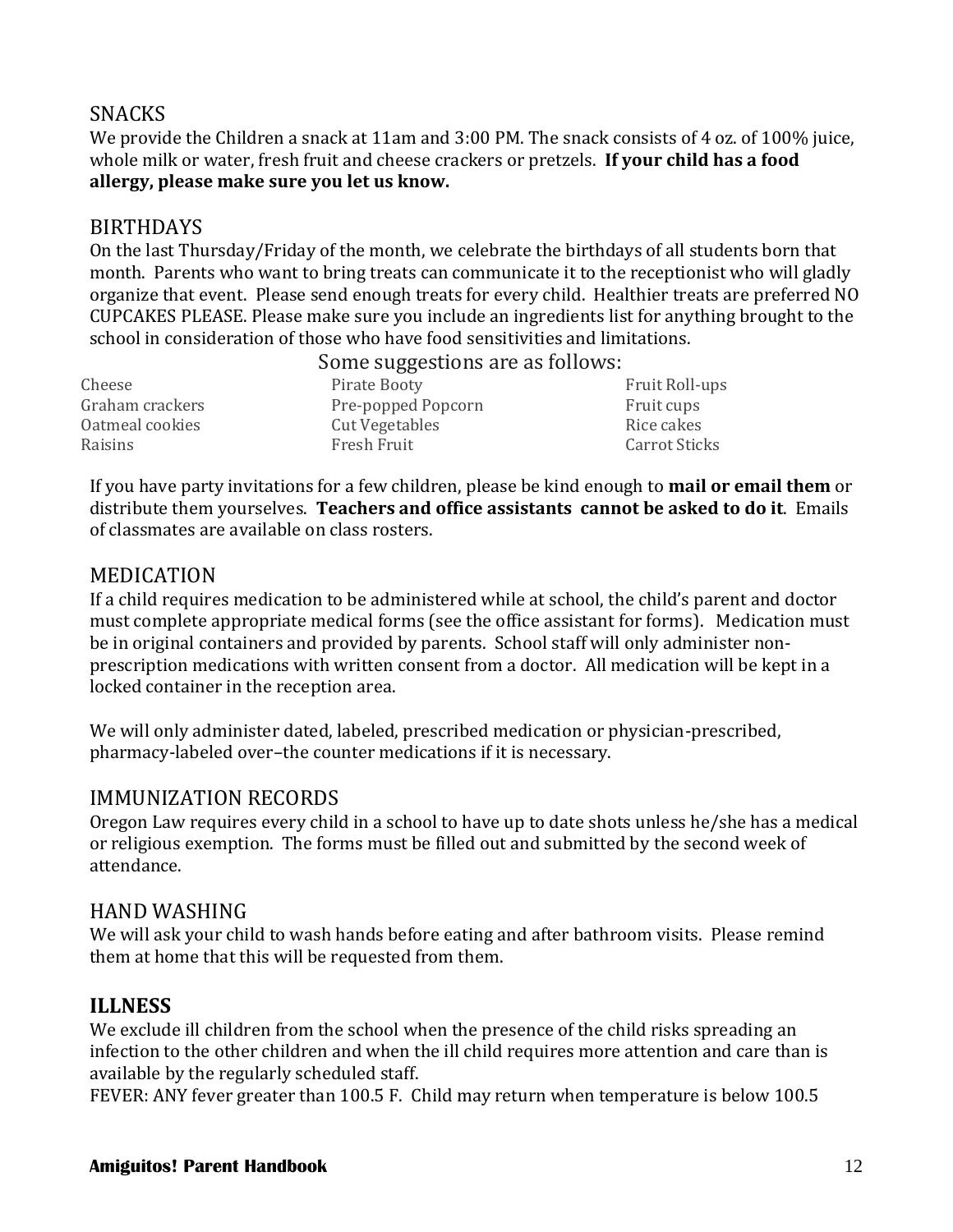without use of fever-reducing medicine.

VOMITTING: At least 1 episode that is unexplained in the past 24 hours. May return when resolved.

DIARRHEA: 3 or more watery or loose stools in 24 hours OR sudden onset of loose stools. May return when resolved for 24 hours.

STIFF NECK: or headache with accompanying fever. May return after resolution of symptoms or diagnosis made and medical clearance given.

RASHES: ANY new onset of rash if accompanied by fever; may return after rash resolves or if medical clearance given.

SKIN LESIONS: Drainage that cannot be contained within a bandage OR if rash is increasing in size, or if new sores or wounds are developing day-to-day.

BEHAVIOR CHANGE: Such as new onset of irritability, lethargy or somnolence.

COUGH/SOB: Persistent cough with or without fever, serious sustained coughing, shortness of breath, or difficulty breathing. Complaints that prevent the student from active participation in usual school activities, or student requiring more care than the school staff can safely provide.

We have a NO NIT policy. Children with lice or nits will be asked to leave upon detection, and may not return until they are nit free.

Your child must be symptom–free for 24 hours without the aid of pain or fever reducers prior to re-admittance to school or cleared by a licensed health care provider

#### **PLEASE CALL OR EMAIL BEFORE 8:30 A.M. IF YOUR CHILD WILL NOT BE ATTENDING AMIGUITOS! FOR THE DAY**

**Please call if your child has a communicable illness or infestation,** such as chicken pox, conjunctivitis, pinworms, Fifth's disease, mites or head lice so we can exercise additional control methods and notify other parents. Your child's identity is protected.

# **EMERGENCY PROCEDURES**

# ACCIDENTS

We try to make school safe at all times, but children are children and accidents may happen. When a minor accident occurs, we will treat the child and report to you in writing about the incident. This form is to be signed and returned to the school. If a child receives medical attention due to something that happened at school, please let us know. We are required to notify our licensing agency of all incidents that require professional medical assistance. If a serious accident should occur and we feel medical attention is needed, we will call you first, then your emergency contact next.

If a child has an injury at home, we ask that you inform us in writing when the child next attends school so we may be aware of bumps, bruises or other injuries the child may have.

# EMERGENCY PLANS